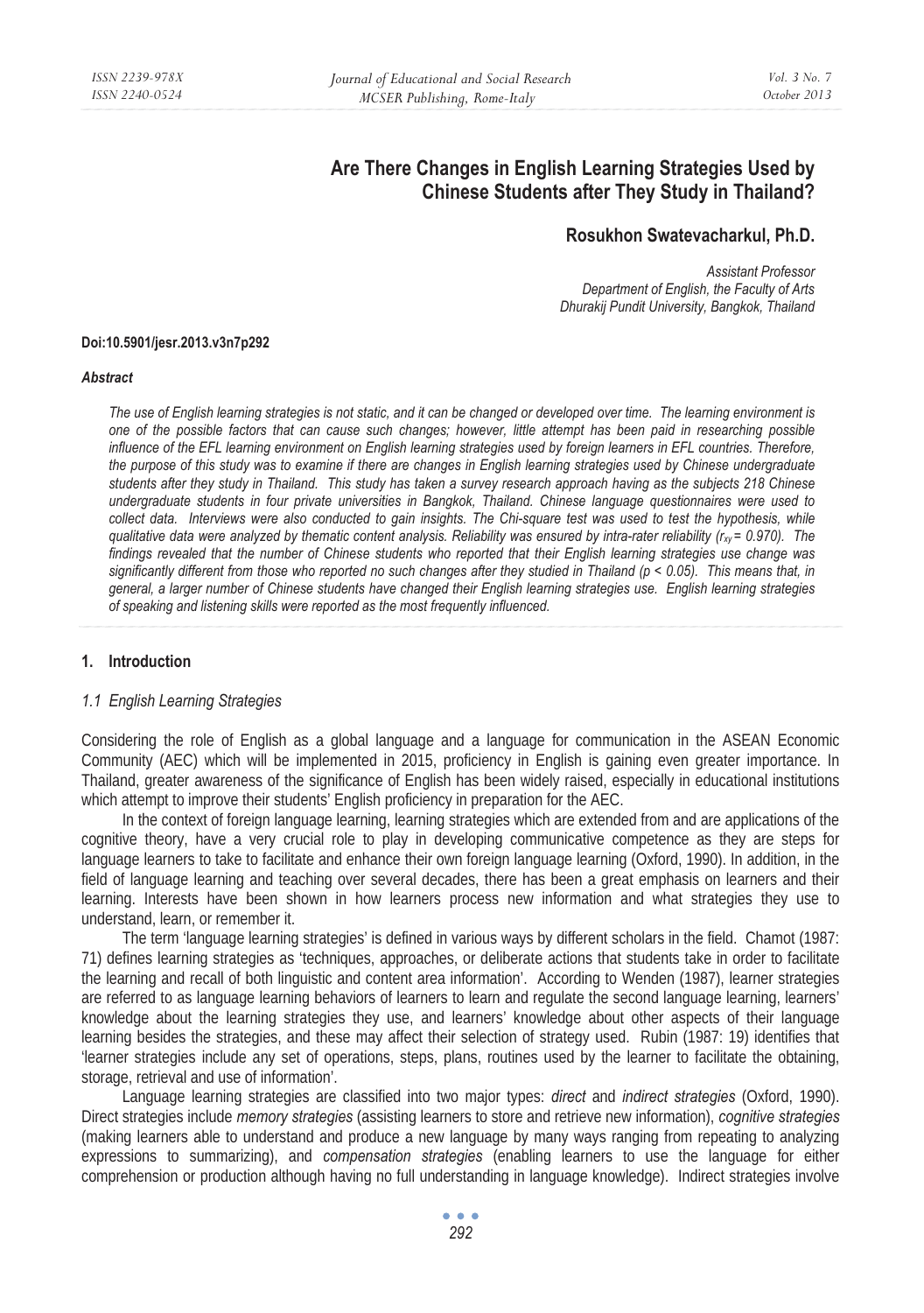| ISSN 2239-978X | Journal of Educational and Social Research | Vol. 3 No. 7 |
|----------------|--------------------------------------------|--------------|
| ISSN 2240-0524 | MCSER Publishing, Rome-Italy               | October 2013 |
|                |                                            |              |

*metacognitive strategies* (providing a way for learners to co-ordinate their own learning process), *affective strategies* (helping language learners control their emotion, attitudes, motivations, and values), and *social strategies* (involving appropriate interaction with other people during communication).

Oxford (1994) argues that conscious use of the strategies has a positive relationship with language learning achievement and proficiency. Language learning strategies are, therefore, good indicators of how learners approach tasks or problems faced during the language learning process; additionally, they give language teachers valuable clues about how their students learn. However, use of learning strategies is not static, and it can be changed or developed over time, and the learning environment is one of the possible factors that can cause change of strategy use.

Among foreign students studying in Thai universities, Chinese students make up the largest population. The number of Chinese students in the international program has been increasing, and it was approximately 10,000 in 2012 (Naewna, 2013). These students concentrate in business administration, tourism, IT, the sciences and Thai (Xinhua News agency, 2006). Low fees, cultural similarities and the variety of courses on offer are the major reasons for the rising number, and the upward trend is very promising. In terms of research, it is unfortunate that little attempt has been paid on empirical research regarding the possible influence of learning environment on English learning strategy use (Gao, 2003). Therefore, this study aimed to examine if there are changes in English learning strategies used by Chinese students after they study in Thailand. The null hypothesis was set as: there are no significant changes in English learning strategies used by Chinese students after they study in Thailand ( $\alpha = 0.05$ ). This was due to limited existing research findings on this particular issue: use of English learning strategies by foreign students in an EFL context.

### **2. Methodology**

### *2.1 Subjects*

Drawn from 1,800 Chinese students studying at the 17 private universities in Bangkok, Thailand, with the two-stage random sampling technique, the subjects were 218 Chinese students whose majors were international business, marketing, and finance at the four private universities: Assumption University (ABAC), University of the Thai Chamber of Commerce (UTCC), Rangsit University (RSU), and Dhurakij Pundit University (DPU). They took courses in international (n=98) and Thai (n=120) programs, using English and Thai as a medium of instruction respectively.

### *2.2 Research Design and Instrument*

The study took the form of a survey research design. A questionnaire in Mandarin Chinese (Appendix) was used to collect quantitative and qualitative data. Interviewing was also employed with 8 students – 2 from each university to probe and gain insights for data discussions.

# **3. Data Analysis**

The Chi-square test  $(\chi^2)$  was applied to test the hypothesis. The qualitative data in the Chinese language were translated into English, and then analyzed using the thematic content analysis attempting to derive key words for data categorization. To ensure reliability, 'intra-rater reliability' which is one type of reliability assessment in which the same assessment was completed by the same rater or researcher was used, and a very high correlation between the two ratings was found  $(r_{xy} = .970)$ .

# **4. Results**

The  $\chi^2$  produced the result as shown in Table 1.

|  | Table 1: The Changes of English Learning Strategy Use |  |  |
|--|-------------------------------------------------------|--|--|
|  |                                                       |  |  |

| <b>Strategy Use</b> | Observed n | Expected n | Residual | di | $\overline{u}$ |
|---------------------|------------|------------|----------|----|----------------|
| Changed             | 152        | 109        | ن4       |    | 33.927*        |
| Not changed         | οc         | 109        | -4.      |    |                |
| Total               | 218        |            |          |    |                |

 $*$  p  $< 0.05$ 

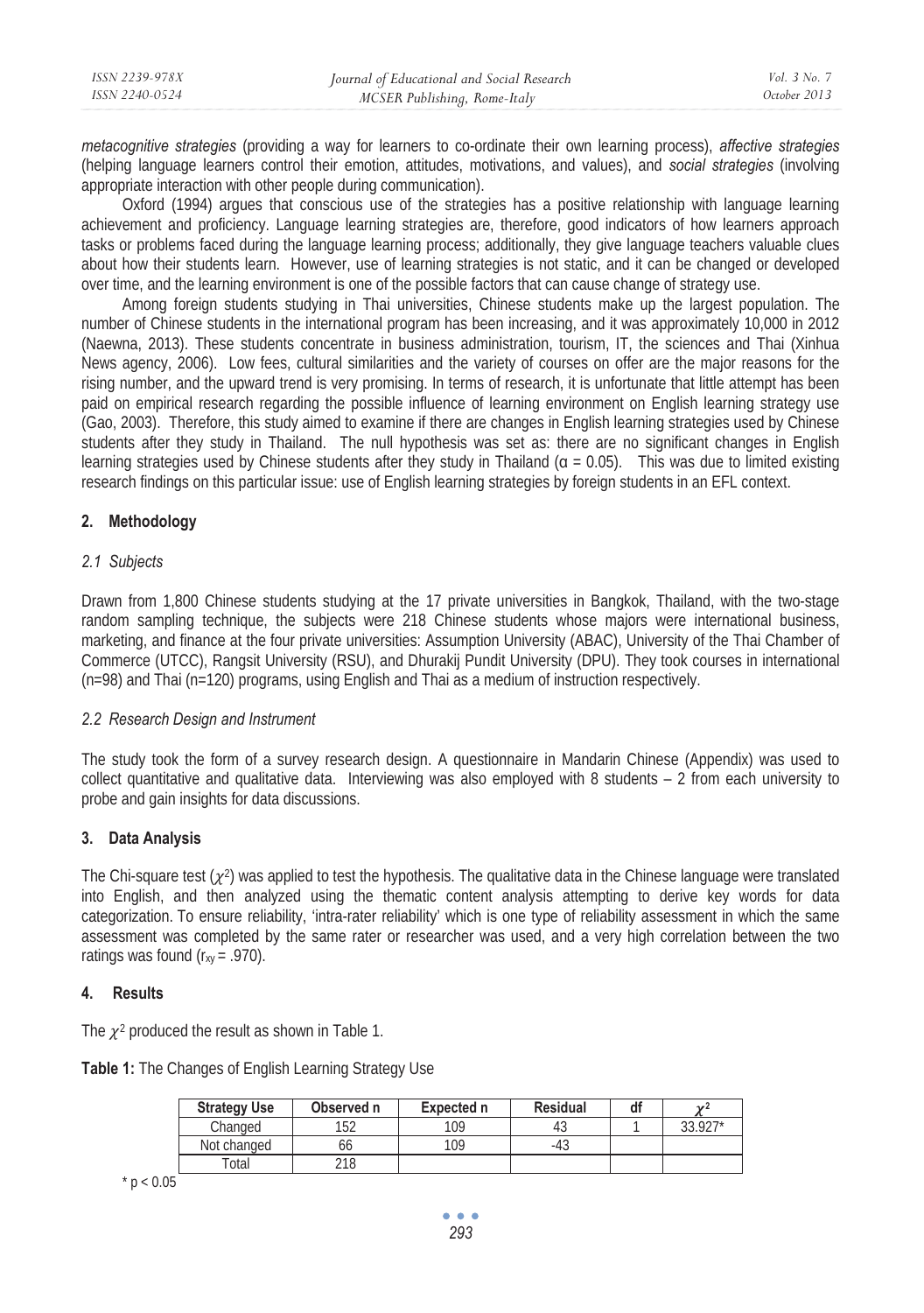| ISSN 2239-978X | Journal of Educational and Social Research | Vol. 3 No. 7 |
|----------------|--------------------------------------------|--------------|
| ISSN 2240-0524 | MCSER Publishing, Rome-Italy               | October 2013 |

Table 1 shows that  $.05\chi^2$ 1 < 33.927, and the hypothesis is rejected. Therefore, the number of Chinese students who reported a change in their learning strategy use is significantly different from those who reported no change of their strategy use after their study in Thailand ( $p < 0.05$ ). This means that, generally speaking, a larger number of Chinese students have changed their English learning strategy use after they have studied in Thailand.

Cross tabulation was also run to gain further information of changes in English learning strategy use after their study in Thailand in each university (Table 2).

| <b>University</b> |       |            | Learning strategy | <b>Total</b> |            |
|-------------------|-------|------------|-------------------|--------------|------------|
|                   |       |            | Changed           | Not changed  |            |
| ABAC              | inter | Count<br>% | 43<br>67.2%       | 21<br>32.8%  | 64<br>100% |
| <b>UTCC</b>       | inter | Count<br>% | 19<br>70.4%       | 29.6%        | 27<br>100% |
| <b>DPU</b>        | inter | Count<br>% | 100%              | 0%           | 100%       |
|                   | Thai  | Count<br>% | 65<br>68.4%       | 30<br>31.6%  | 95<br>100% |
| <b>RU</b>         | Thai  | Count<br>% | 18<br>72.0%       | 28.0%        | 25<br>100% |

**Table 2:** Cross Tabulation Showing Changes Reported by Students in each University

According to Table 2, a higher number of Chinese students in each program of study and in each university reported a change in learning strategy use after their study in Thailand. For ABAC, 67.2% of the students reported a change while 32.8% reported no change. 70.4% of the UTCC students, 100% of the international program DPU students, and 68.4% Thai program DPU students changed their learning strategy use. Likewise, 72.0% of the RU Chinese students reported a change in English learning strategy use.

|                 |       | Very much | Much  | Moderate | Little | <b>Very little</b> | Total  |
|-----------------|-------|-----------|-------|----------|--------|--------------------|--------|
| Listening       | Count | 56        | 56    | 30       | 5      | 3                  | 150    |
|                 | %     | 37.3%     | 37.3% | 20.0%    | 3.3%   | 2.0%               | 100.0% |
| <b>Speaking</b> | Count | 55        | 67    | 27       |        | $\mathfrak{D}$     | 158    |
|                 | %     | 34.8%     | 42.4% | 17.1%    | 4.4%   | 1.3%               | 100.0% |
|                 | Count | 25        | 40    | 69       | 8      | 4                  | 146    |
| Reading         | %     | 17.1%     | 27.4% | 47.3%    | 5.5%   | 2.7%               | 100.0% |
| Writing         | Count | 16        | 44    | 50       | 25     | 16                 | 151    |
|                 | %     | 10.6%     | 29.1% | 33.1%    | 16.6%  | 10.6%              | 100.0% |
| Vocabulary      | Count | 21        | 33    | 57       | 22     | 13                 | 146    |
|                 | %     | 14.4%     | 22.6% | 39.0%    | 15.1%  | 8.9%               | 100.0% |
| <b>Total</b>    | Count | 173       | 240   | 233      | 67     | 38                 | 751    |
|                 | %     | 23.0%     | 32.0% | 31.0%    | 8.9%   | 5.1%               | 100.0% |

**Table 3:** Cross Tabulation Showing Changes of each English Skill

Table 3 shows changes of each English skill. Since there were the frequencies of less than 5, the *Exact test* was used. The results showed that speaking and listening skills were reported as the most changed skills. For speaking, 42.4% of the students in both programs reported their change of learning strategy use as "much", and 34.8% rated it as "very much". For listening, 37.3% of the students perceived the changes equally as "much" and "very much". The other language skills which are reading, writing, and vocabulary were more likely to be perceived as moderate changes.

# *4.1 Comparisons of Strategies Used in China and Thailand*

The open-response item questionnaire asked the students to explain what and how learning strategies of the English skill they reported as the most changed. According to the quantified qualitative findings, some students reported that both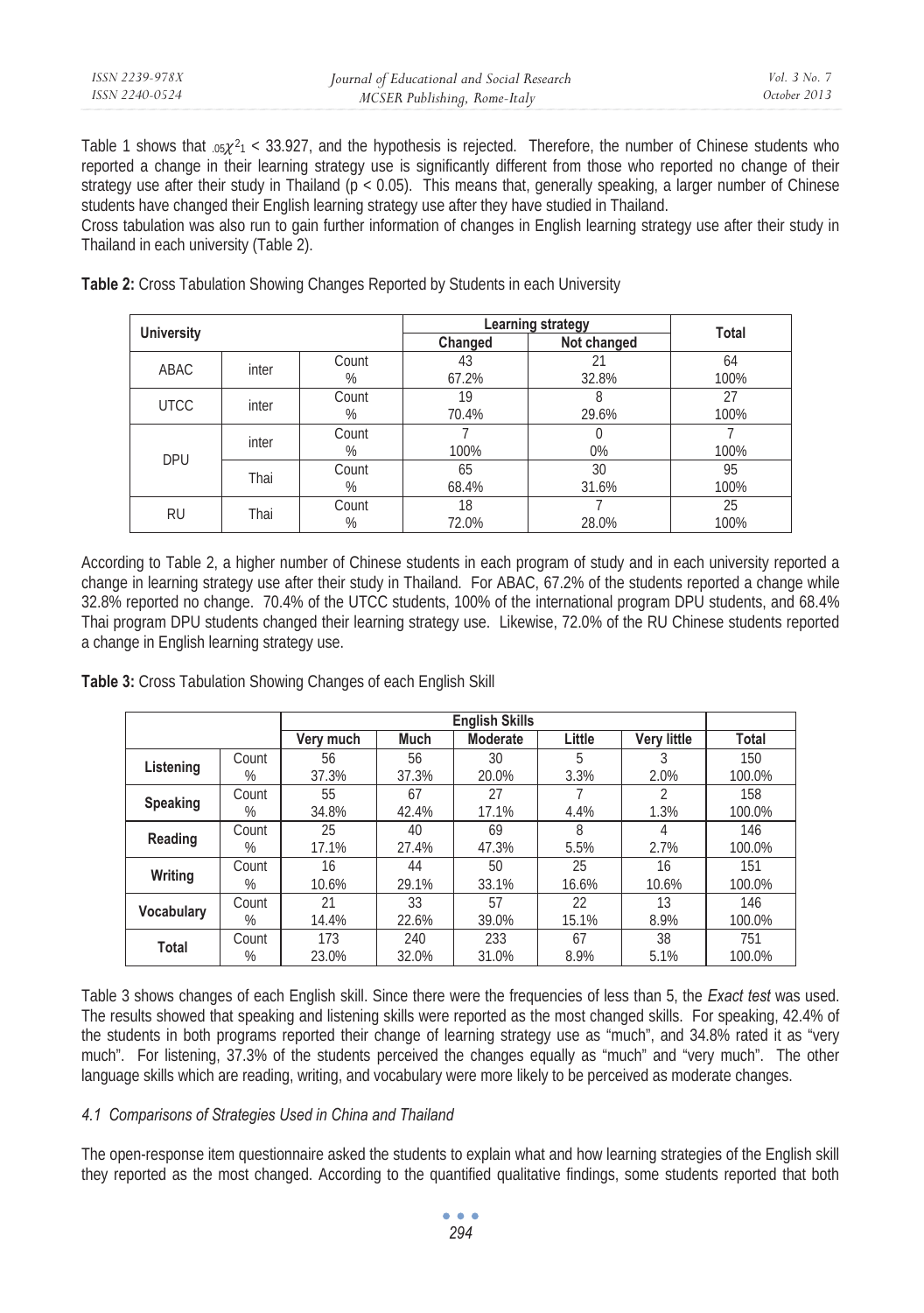listening and speaking skills were equally the most changed. Therefore, an emphasis will be put on a report of the findings on speaking and listening skills. However, it should be noted that many students did not explain the learning strategies they used for each particular learning strategy; instead, they explained more on factors or reasons causing changes.

### *4.1.1 Speaking Strategies*

Table 4 provides comparative details of the speaking strategies used in China and Thailand.

| Table 4: Speaking Strategies Used In China and Thailand |  |  |  |
|---------------------------------------------------------|--|--|--|
|                                                         |  |  |  |

| Speaking Strategies in China          | Frequency | $\%$ | <b>Speaking Strategies in</b><br><b>Thailand</b> | Frequency | $\frac{0}{0}$ |
|---------------------------------------|-----------|------|--------------------------------------------------|-----------|---------------|
| Try to speak like native speakers     |           | 17.6 | Find opportunity to speak English                | 54        | 87            |
| Practice speaking in class only       |           | 17.6 | Watch movies and TV. listen to<br>songs          |           | 13            |
| Memorize                              |           | 5.8  |                                                  |           |               |
| Little opportunities to speak English | 20        | 59.0 |                                                  |           |               |

According to Table 4, 59% reported that they had little opportunity to speak English in China, and did not mention much about speaking strategies. This is understandable. They rarely spoke English in China; therefore, it was uncommon for them to use English learning strategies in relation to speaking English.

*The focus is on writing.* 

*Teachers give handouts to study by ourselves. It's a rare opportunity to speak English.* 

However, 17.6% reported the speaking strategies of *trying to speak like native speakers* and *practicing speaking English in class only*. Memorizing was given 5.8%.

The occurrence of the strategy of *trying to speak like native speakers* can be explained, as individual Chinese students are typically given a course CD or cassette tape to practice listening and speaking on their own. In terms of speaking, they listen to and try to imitate the English native accents.

*Listen to course cassette tapes to practice speaking.* 

*I read the course book, listened to the tape, and practice speaking.* 

In Thailand, 87% reported *finding opportunities to speak* as the first speaking strategy, followed by watching movies and TV, and listening to songs with 13%.

The strategy of finding opportunities to speak included communication with their teachers, class mates in class, and Thai people outside of class. Furthermore, they made an attempt to make more foreign friends to practice speaking English.

*The most different part is speaking. In china, we just speak English in class, but here I have to speak English everywhere.* 

*Here, I try my best to speak and learn from other people. Try to understand every word which they say, then use these words for my own speaking.* 

*We have to speak English because if we don't speak, we don't know what other people are talking about, so practice speaking English because we must do homework and assignments every day. We need to take many chances to practice by ourselves.* 

In conclusion, the findings showed the dramatic different speaking strategies when Chinese students came to and study in Thailand. They make an effort to find opportunities to speak English with teachers, class mates or people outside the class room. In contrast, in China they did not have many opportunities to practice speaking even in the class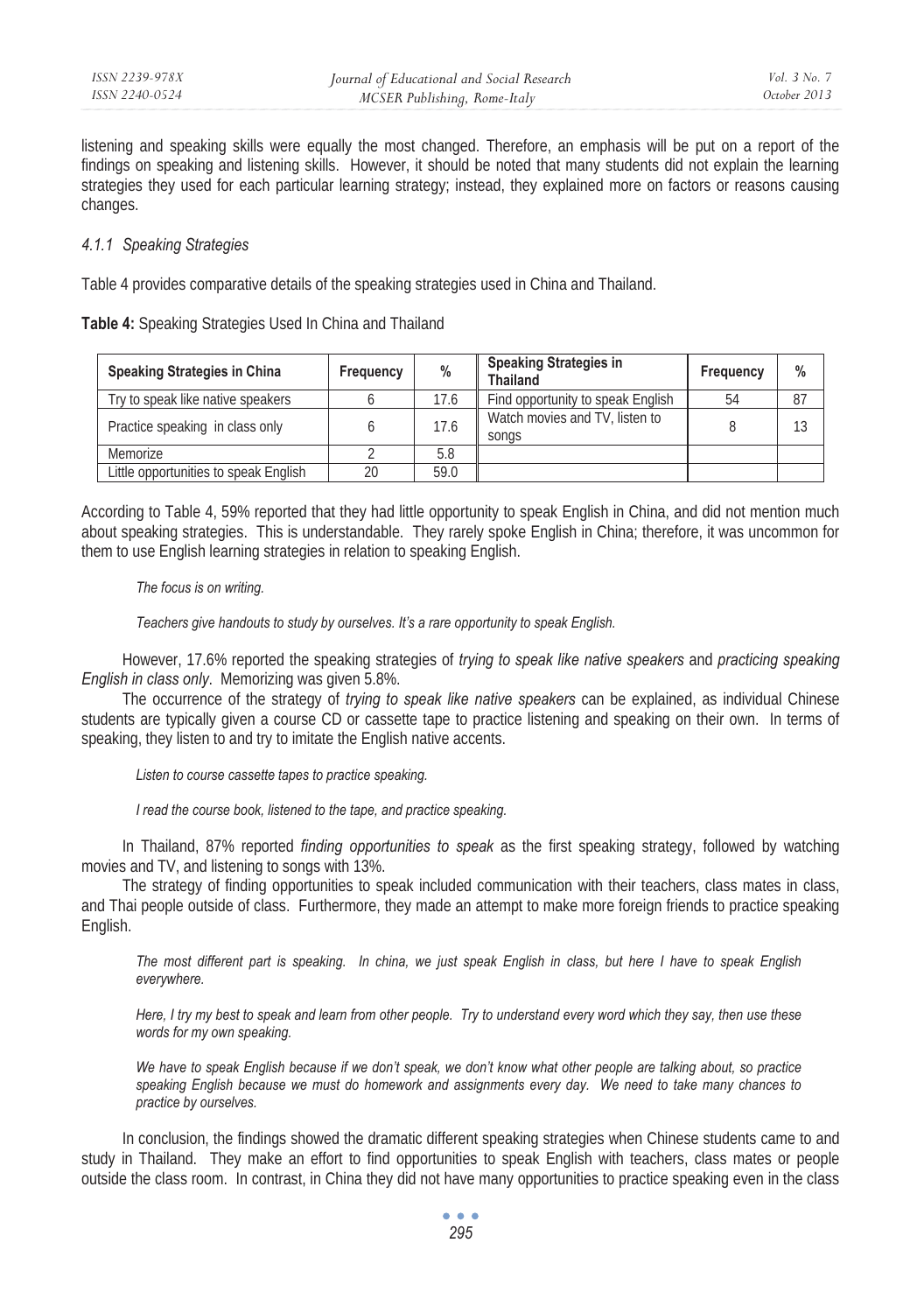room. Moreover, speaking like native speakers was the very first speaking strategy used while these students were in China.

### *4.1.2 Listening Strategies*

Table 5 reveals comparative details of the listening strategies used in China and Thailand.

**Table 5:** Listening Strategies Used In China and Thailand

| <b>Listening Strategies in</b><br>China | Frequency | %    | <b>Listening Strategies in</b><br><b>Thailand</b> | Frequency | $\frac{0}{0}$ |
|-----------------------------------------|-----------|------|---------------------------------------------------|-----------|---------------|
| Practice through media                  |           | 39.4 | Practice through media                            |           | 44.1          |
| Practice through course audio<br>media  |           | 27.3 | Listen to the teacher in class                    | 10        | 29.4          |
| Never practice                          |           | 21.2 | Talk with foreign friends                         |           | 17.6          |
| In class practice                       |           | 12.1 | Practice (general)                                |           | 8.8           |

Table 5 shows that most (39.4%) Chinese students used media, such as radio, TV, and films to practice their listening skills.

*I listened to songs. I practiced listening by myself.* 

*I listened to the radio, watched TV and movies.* 

In China, practicing listening using course audio media, such as computerized lessons and conversations was reported as the second most frequent listening strategy (27.3%) to improve listening. It was noted from the qualitative findings that they received listening exposure of 'American' accents.

*I practiced listening to conversations from a computer.* 

*I listened to course conversations from a cassette tape. There are American accent listening exercises.* 

However, a negative comment on using the course CD for listening practice and their learning improvement was noted.

Students were given a CD by a teacher so that we practiced listening by ourselves. We practiced a lot, but we couldn't *speak English. But in Thailand, teachers don't let us practice (with course CD).* 

In-class practice received 12.1%, while never practice was reported by 21.2%.

*I memorized words, never practiced listening and speaking.* 

*I learned only grammar.* 

In Thailand, practice through media channels was reported as the first listening strategy (44.1%). This included watching films, listening to the radio and news.

*I will use the Internet to improve my English, such as watching English movies and listening to the radio.* 

Listening to the teacher in-class was reported as the second listening strategy (29.4%).

*I listen attentively and think what they are talking about. Regular practice will make you familiar (with listening to English).* 

Talking with foreign friends or Thais (17.6%) was the next listening strategy.

*I talk with foreign friends or Thai people.* 

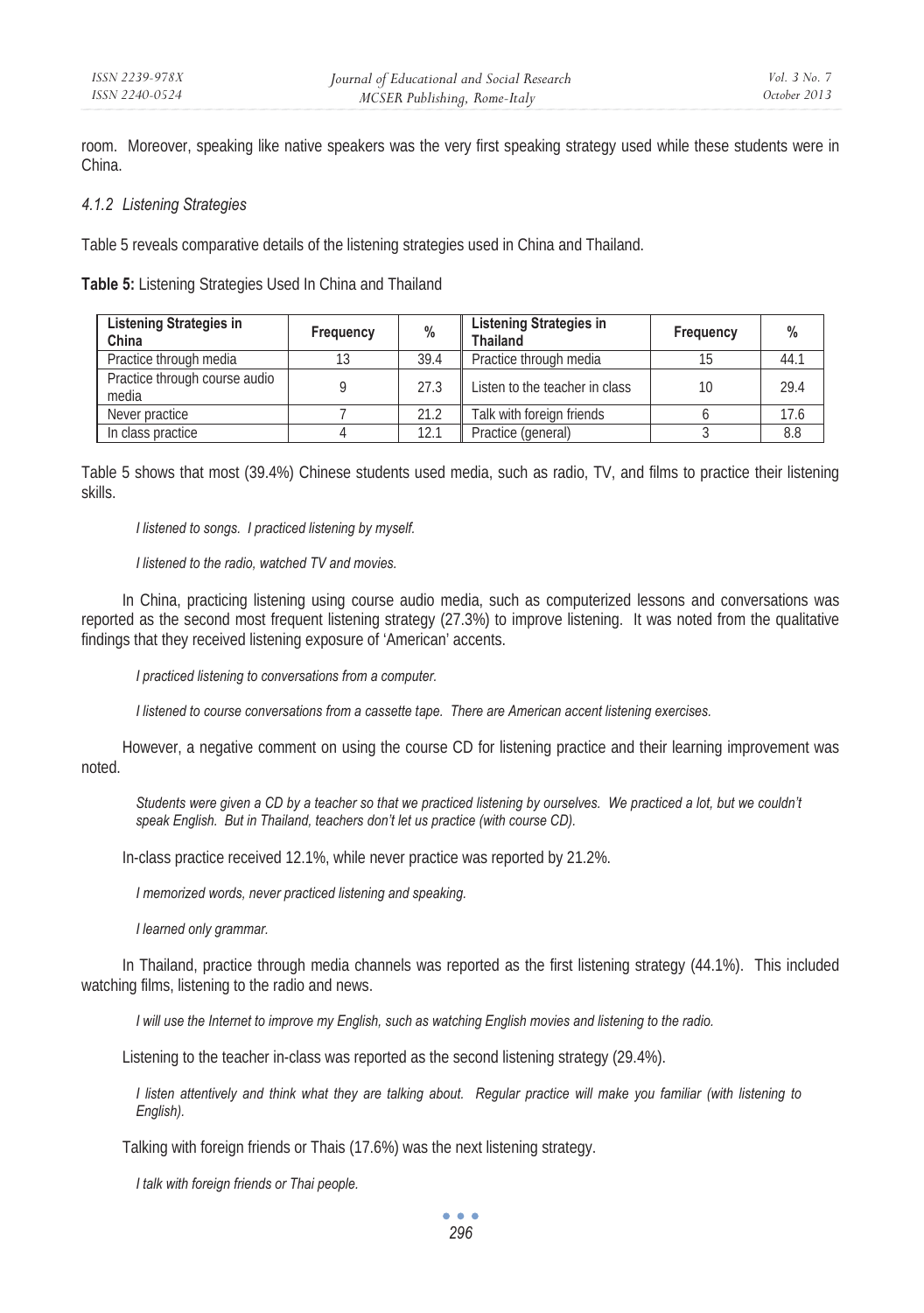| ISSN 2239-978X | Journal of Educational and Social Research | Vol. 3 No. 7 |
|----------------|--------------------------------------------|--------------|
| ISSN 2240-0524 | MCSER Publishing, Rome-Italy               | October 2013 |

In conclusion, regarding the listening strategies, students reported practicing through TV, radio, films and songs as the first listening strategy both in China and Thailand. These learning materials were chosen by the students themselves for out of class practice. However, the second most popular listening strategy in China was changed when they studied in Thailand. They no longer practiced listening using the course CD assigned by the teachers in China for their own listening practice and for acquisition of the American accent. Instead, they practice listening by trying to listen to what the teacher says in class.

#### *4.1.3 Both Listening and Speaking Strategies*

Some students reported that both listening and speaking or communication strategies were equally changed. The following are the excerpts from some students' comments.

*American or English speaking TV shows may be helpful with new words and listening.* 

In China, I couldn't speak English. Chinese students didn't speak English that much in China. There are not many *schools teaching English. Teachers taught like tutorial (to pass exams). After class, there was no opportunity to practice English. We didn't use English in our daily lives. I felt uncomfortable to speak English, but here in Thailand English is widely used. So in Thailand, in class I am attentive to what the teacher says. I study hard. When I don't understand what the teacher says, I use English to ask her. Also, we use English to do group work.* 

In short, practice of both listening and speaking skills is the learning strategy that some students adopt when they study in Thailand. In China, it is a rare opportunity for them to practice oral communication skills.

#### **5. Discussions**

The statistical finding revealed that generally speaking, a larger number of Chinese students has significantly changed their English learning strategy use after they have studied in Thailand. There are some interesting points worth discussing as follows.

Firstly and theoretically, language learning strategies are not static, and they can be developed or changed over time. Changes of English learning strategy use depend on a variety of factors. Among them are environment, academic culture, teaching methods, pronunciation of local people and entertainment media. These are considered as contextual factors. Additional learner factors such as learning motivation, survival necessity in a foreign country, and English proficiency of the learners themselves, also contribute to the changes of English learning strategies used by the Chinese students in the present study. Affective factors which are positive attitudes towards English, lower anxiety, selfconfidence and effort to learn and use English, are other aspects which contribute to changes of English learning strategy use (Swatevacharkul, 2011). All of these factors have a casual relationship in changing English learning strategy use.

Secondly, the finding showed that learning strategies related to communication skills, speaking in particular, were the most changed. The only predominant reason was in fact provided by the Chinese students themselves, and it is related to the opportunity for language production. In China, little opportunity is afforded for speaking English as the main focus of English language learning appears to be grammar, not communication skills. When they are situated within a new learning context in Thailand, which puts more emphasis on communicative learning approach than in China and requires them to produce English in their daily lives, they need to adapt themselves to suit with the new learning process and use English to a larger extent as a consequence. English is currently more important and meaningful for them in terms of the necessity of use. This is the reason why 87% of the Chinese students pointed out that they try to find opportunities to speak English when they are in Thailand.

When they are forced to use English for communication, they need more communication strategies which involve both speaking and listening strategies. This is therefore related to compensation strategies which enable them to use the language for either comprehension or production although they do not have full understanding in language knowledge (Oxford, 1990). These findings saliently support the definition of learning strategy set by Oxford that learning strategies are tools for active, self-directed involvement, which is essential for developing communicative competence which can be developed by realistic interaction with the target language in a meaningful and authentic context.

Thirdly, the findings on the fact that in China these Chinese students tried to speak like native English speakers (17.6%) as one of the important speaking strategies, should receive attention. The vital reason is that in China strong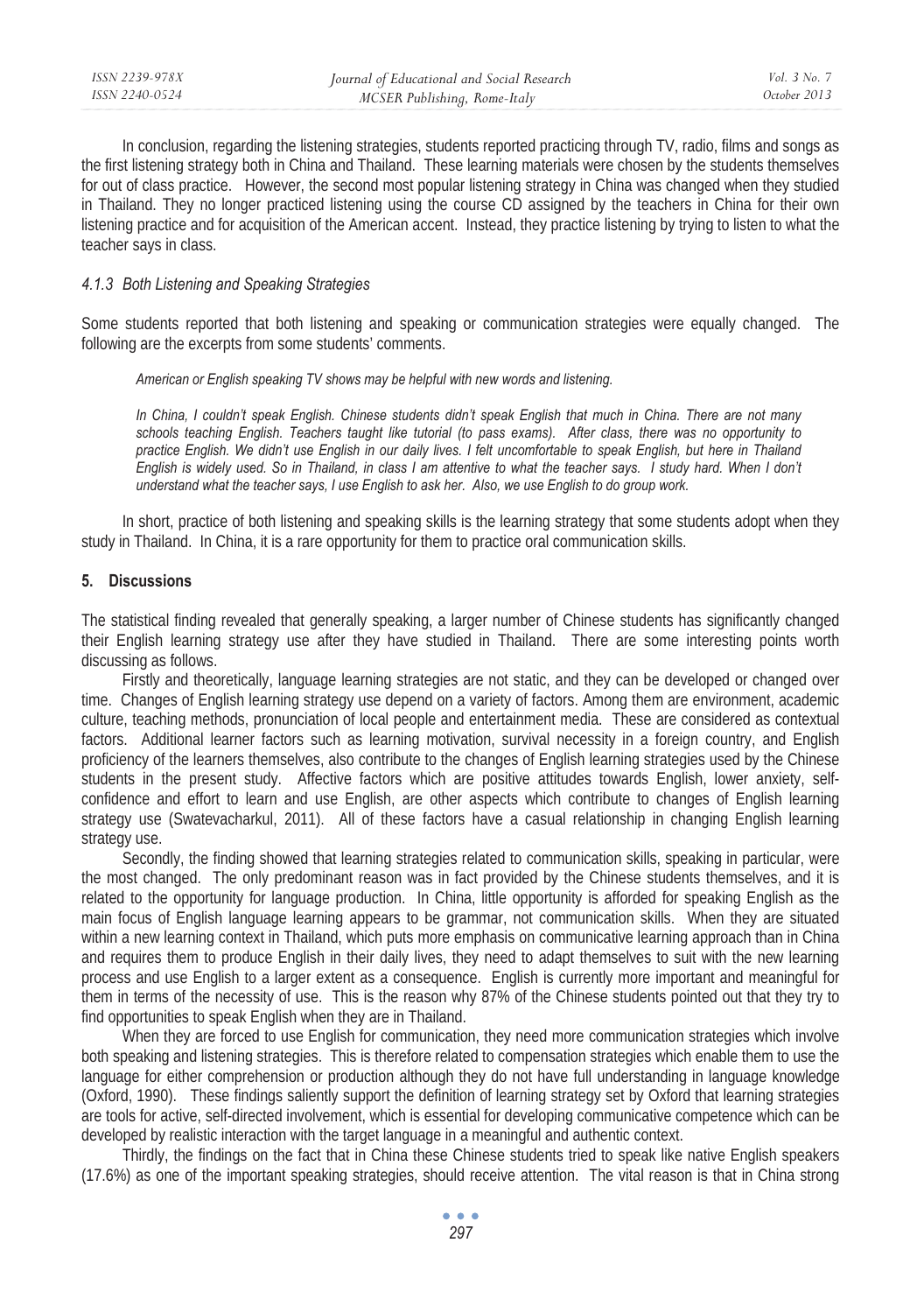| ISSN 2239-978X | Journal of Educational and Social Research | Vol. 3 No. 3 |
|----------------|--------------------------------------------|--------------|
| ISSN 2240-0524 | MCSER Publishing, Rome-Italy               | October 2013 |
|                |                                            |              |

emphasis has been put on a native-like accent especially an American accent. According to the findings, they were required to practice listening by themselves outside of class time with the tape cassette or CD containing English dialogues with English native accents. Therefore, they perceive that the native-like accents, especially American accent, are prestigious. As noted, "*In China, we're exposed to an American accent"*. This might be due to their prior learning experience which exposed them to the native-like accents and formed their perception of the prestigious native-like accent preference. As shown by the research conducted by Moussu (Braine, 2010), the Chinese and Korean students expressed negative feelings toward the non-native speaking teachers more frequently than other students who were from Japan, Argentina, Ecuador, and Switzerland.

Lastly, in regard to the listening strategies, the findings showed that these Chinese students have practiced their listening skills by using media such as radio, TV, films, and the Internet both in China and Thailand. Being in an EFL environment in China and Thailand, these media are considered effective for the language ability development and enjoyment at the same time.

#### **6. Implications**

In terms of practical implications, three points emerged as follows. Teachers and teaching methodologies can cause change of English learning strategy use; therefore, this raises awareness to the teachers of English that they can help their students use a wider range of learning strategies. Explicit learning strategy teaching is strongly suggested so that students are aware of the learning strategies that they should use and use them on a regular basis.

In regard to a strong preference of American accent, which possibly forms a false assumption of the best, or most prestigious accent and a negative attitude toward other English accents, especially non-native accents, this point needs to be reconsidered. Taking the role of English as a lingual franca (ELF) for purposes in international business and trading and a small number of English native speakers in the world compared to that of the non-native English speakers (Crystal, 1997), it means that greater exposure to English is mainly from non-native English speakers, and the involvement of native speakers in English use is rather limited, or even does not exist, namely in the AEC. This changing phenomenon of the role of English should be explained to these Chinese students so that they can reform their perception and attitude toward English accents. Pronunciation is more important for successful communication than accents.

In addition, students reported that they enjoy using entertainment media to practice their listening and speaking skills. Integration of these entertainment media, such as English songs and movies, into an English course is recommended. Students may be assigned to perform their independent learning outside class time by using these media to improve their English ability.

### **7. Recommendations**

- 1. Replication of this study is recommended using Chinese students in state universities in order to compare the research results.
- 2. Factors causing changes of English learning strategy use are recommended to study further in order to perceive possible causes and strengthen the existing research findings in this area.
- 3. Investigation of effects of changes in English learning strategy use on English learning achievement of Chinese students in Thailand is recommended.
- 4. Further studies should investigate the relationship between the frequency of language learning strategy use and English learning outcomes in order to strengthen the existing research findings in this area.

#### **References**

Braine, G. (2010). Nonnative Speaker English Teachers. New York: Routledge.

- Chamot, A.U. (1987). The learning strategies of ESL students. In A. Wenden and J. Rubin (Eds.), Learner Strategies in Language Learning (pp. 71-83). Hertfordshire: Prentice Hall.
- Crystal, D. (1997). English as a Global Language. Cambridge: Cambridge University Press.
- Gao, X. (2003). Changes in Chinese students' learner strategy use after arrival in the UK: a qualitative inquiry. In D. Palfreyman and R. Smith (Eds.), Learner Autonomy across Cultures: Language Education Perspectives (pp. 41-57). Hampshire: Palgrave Macmillan.

Naewna (2013). Thai international education booming for AEC. Retrieved February, 2013 from http://www. naewna.com/local/41388